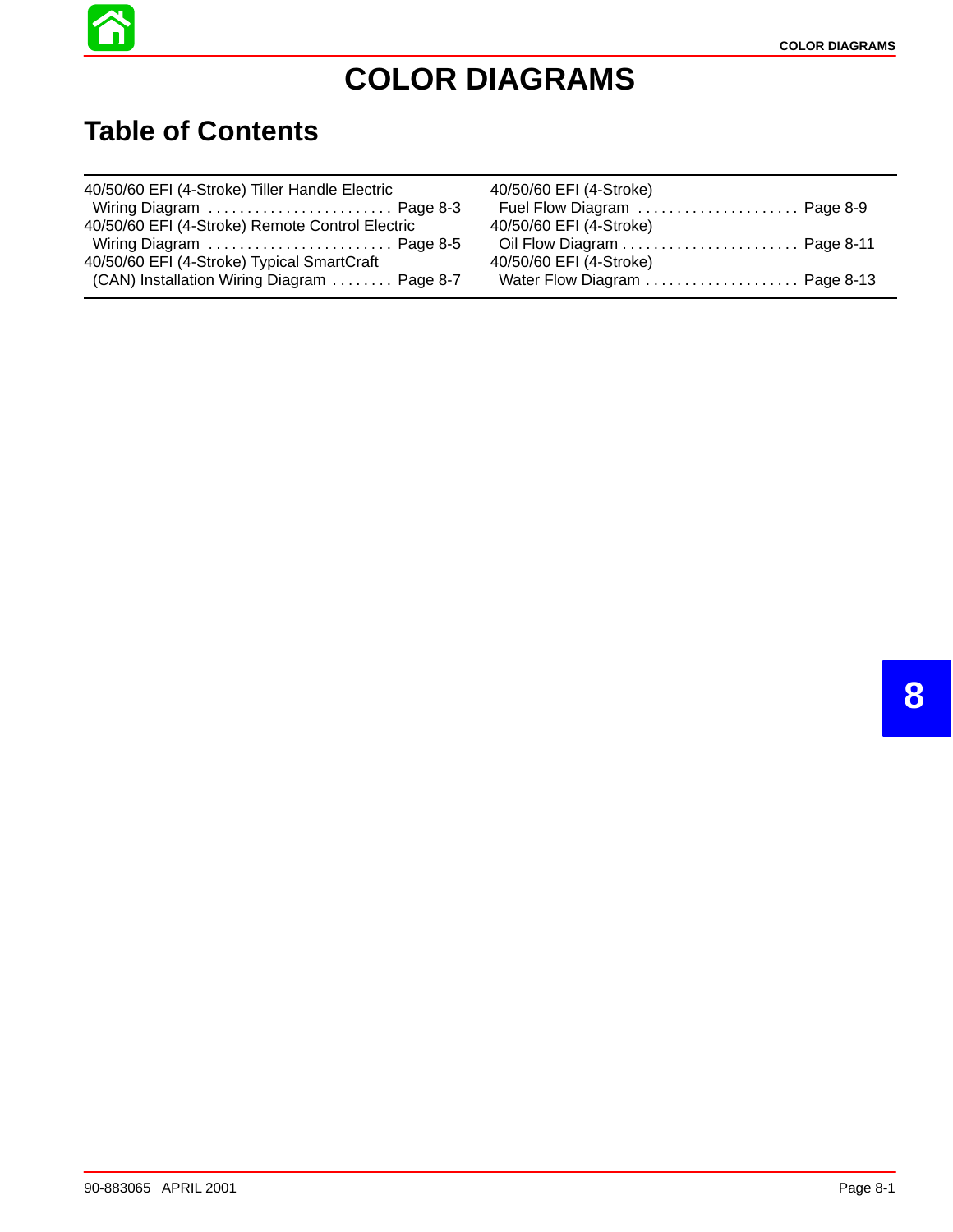

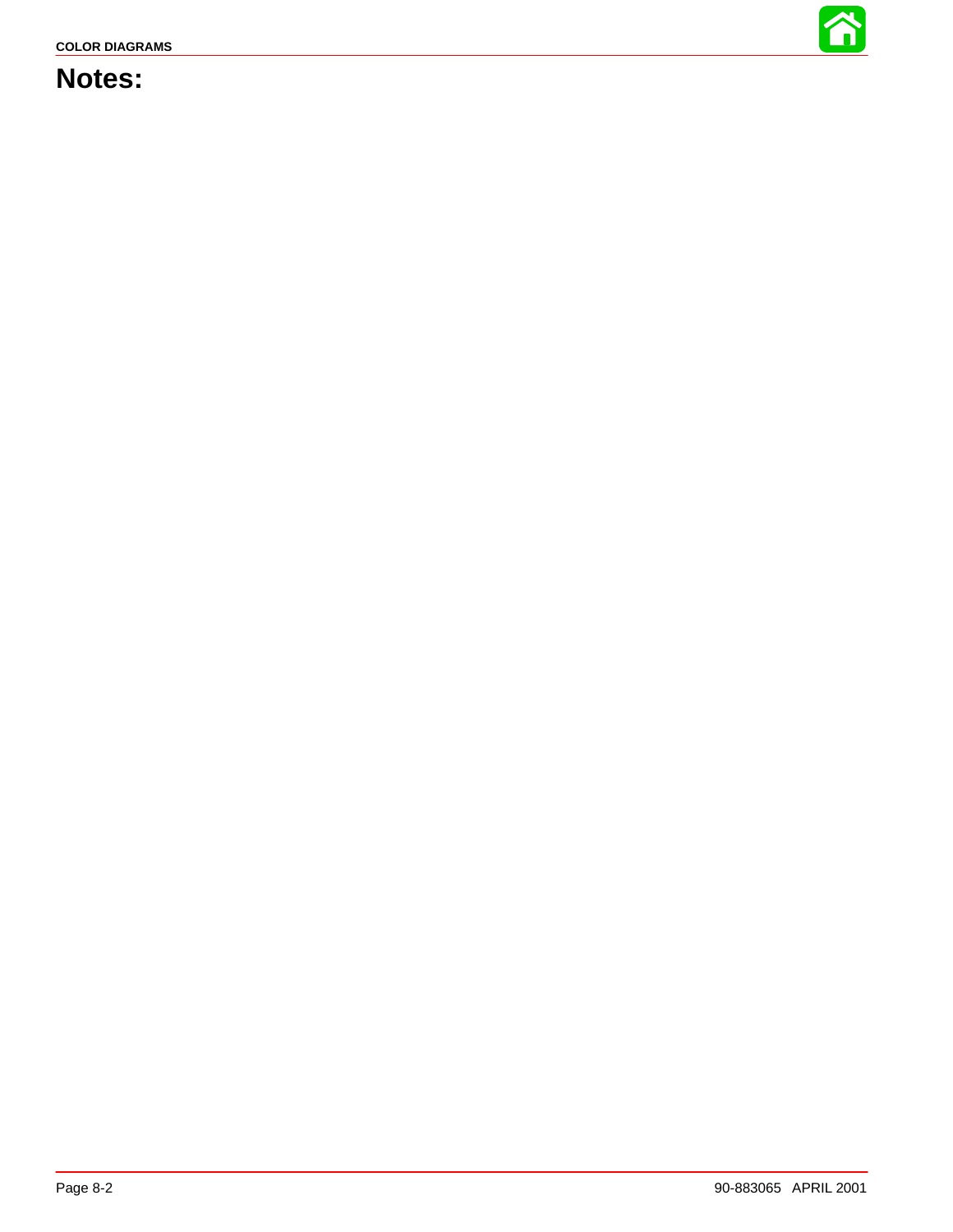

# **40/50/60 EFI (4-STROKE) TILLER HANDLE ELECTRIC COLOR WIRING DIAGRAM 2002 MODELS**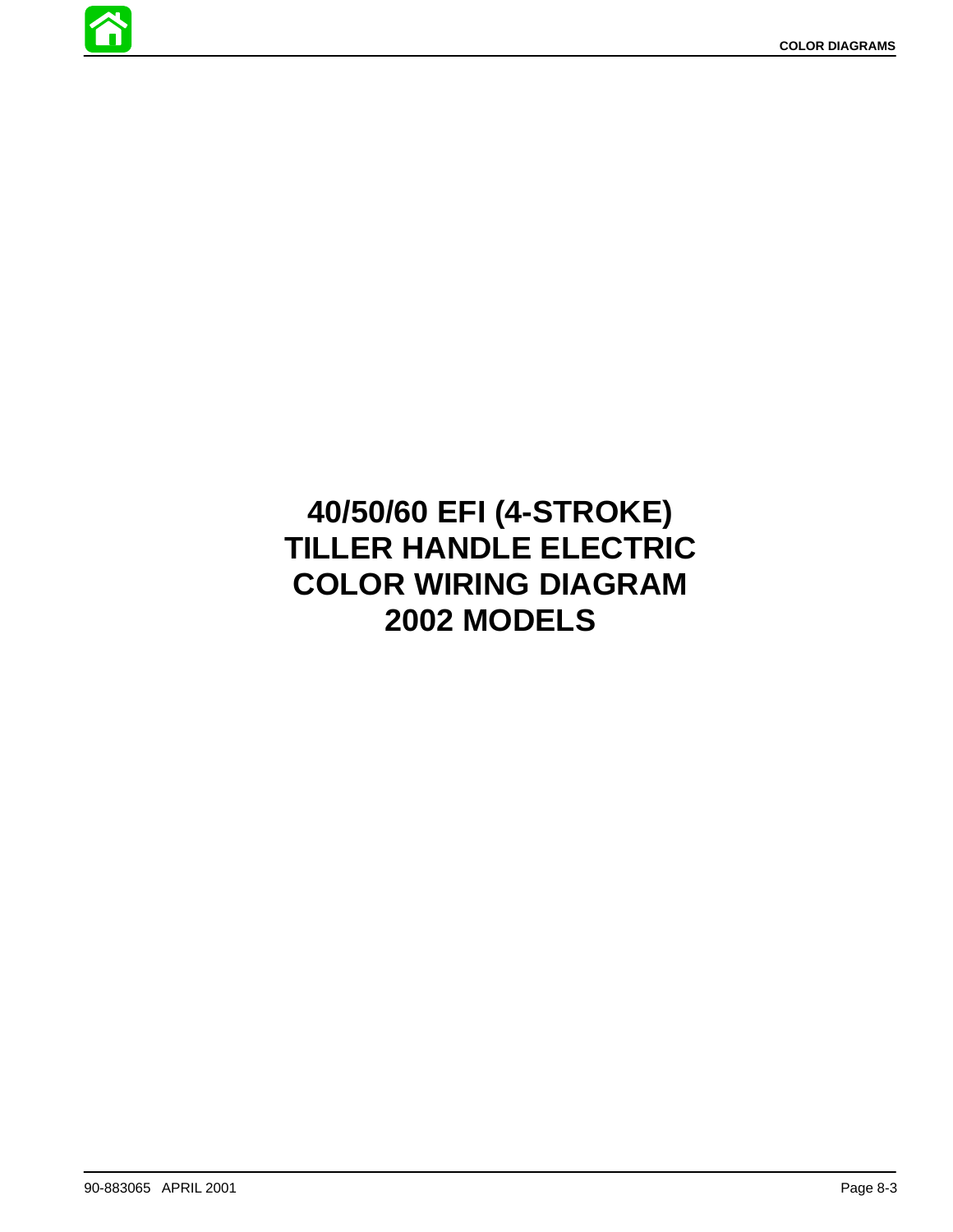

#### <span id="page-3-0"></span>**40/50/60 EFI (4-Stroke) Tiller Handle Electric 2002 Models**

- 1. ECM
- 2. Starboard ECM Connector
- 3. Manifold Air Temperature (MAT) Sensor
- 4. Manifold Absolute Pressure (MAP) Sensor
- 5. Throttle Position Sensor (TPS)
- 6. Engine Coolant Temperature (ECT) Sensor
- 7. Crank Position Sensor (CPS)
- 8. Oil Pressure Switch
- 9. Idle Air Control (IAC) Valve
- 10. Ignition Coil (EST) #1
- 11. Ignition Coil (EST) #2
- 12. Ignition Coil (EST) #3
- 13. Ignition Coil (EST) #4
- 14. Main Power Relay
- 15. SmartCraft Data Bus Circuit 15 amp. fuse
- 16. Fuel Pump/IAC/Injector Circuit 20 amp. fuse
- 17. Main Power Relay/Accessory Circuit 20 amp. fuse
- 18. Ignition Coil Circuit 2 amp. fuse
- 19. Voltage Regulator/Rectifier
- 20. Stator
- 21. Start Solenoid
- 22. Starter
- 23. To Trim Motor
- 24. Trim Down Relay
- 25. Trim Up Relay
- 26. To 12 Volt Battery
- 27. Cowl Mounted Trim Switch
- 28. To Trim Connections on Remote Control Harness
- 29. Suppression Diode
- 30. Vapor Separator Tank
- 31. Engine Harness Connection
- 32. Data Bus (10 pin) Control Area Network (CAN)
- 33. DDT Connection
- 34. Fuel Injector #1
- 35. Fuel Injector #2
- 36. Fuel Injector #3
- 37. Fuel Injector #4
- 38. Port ECM Connector
- 39. Neutral Start Switch
- 40. 12 Volt Switched Auxiliary Power Source
- 41. Key Switch
- 42. Warning Horn
- 43. Push Button Stop Switch
- 44. Lanyard Stop Switch
- 45. Tachometer Signal
- 46. Tiller Handle Harness Connection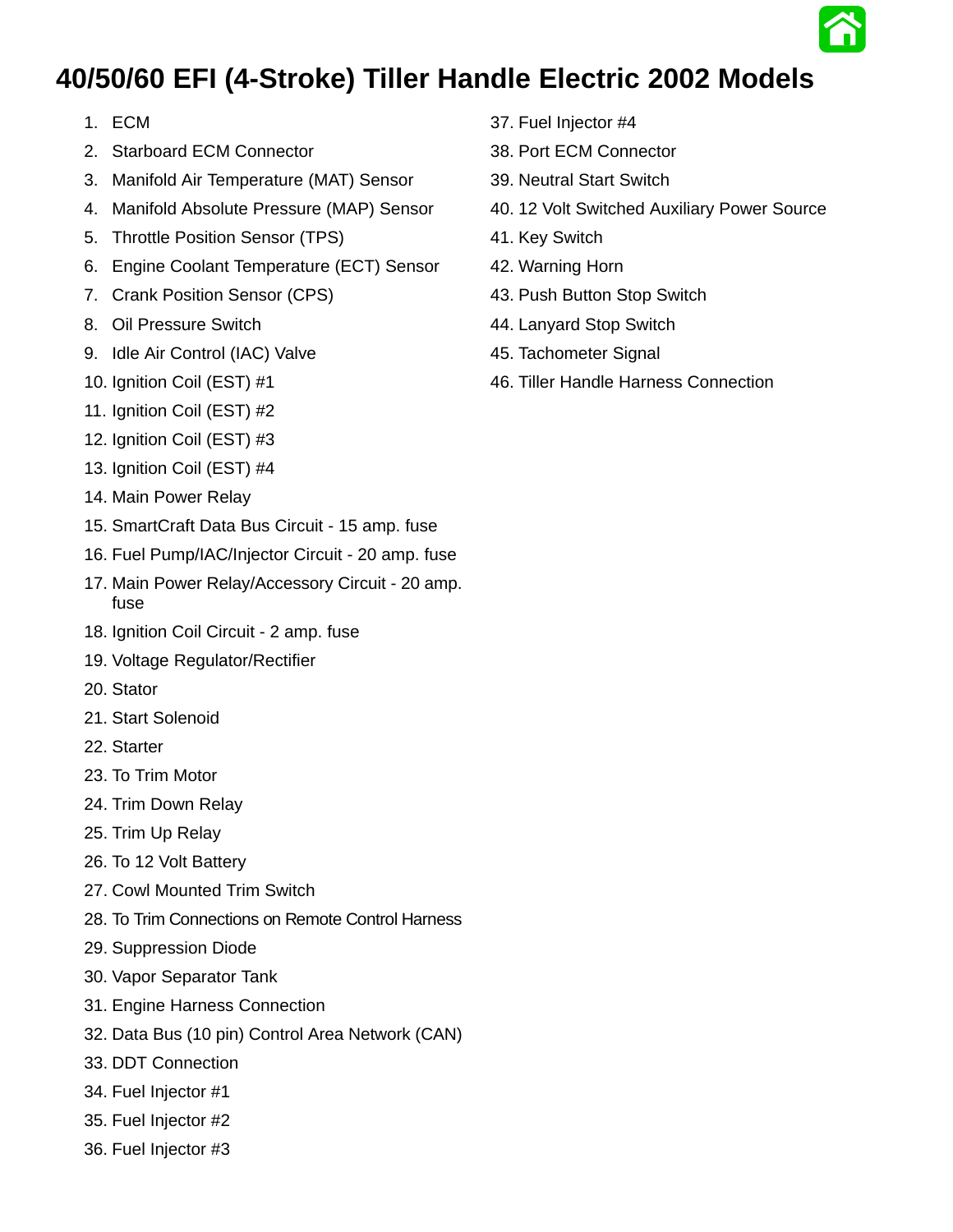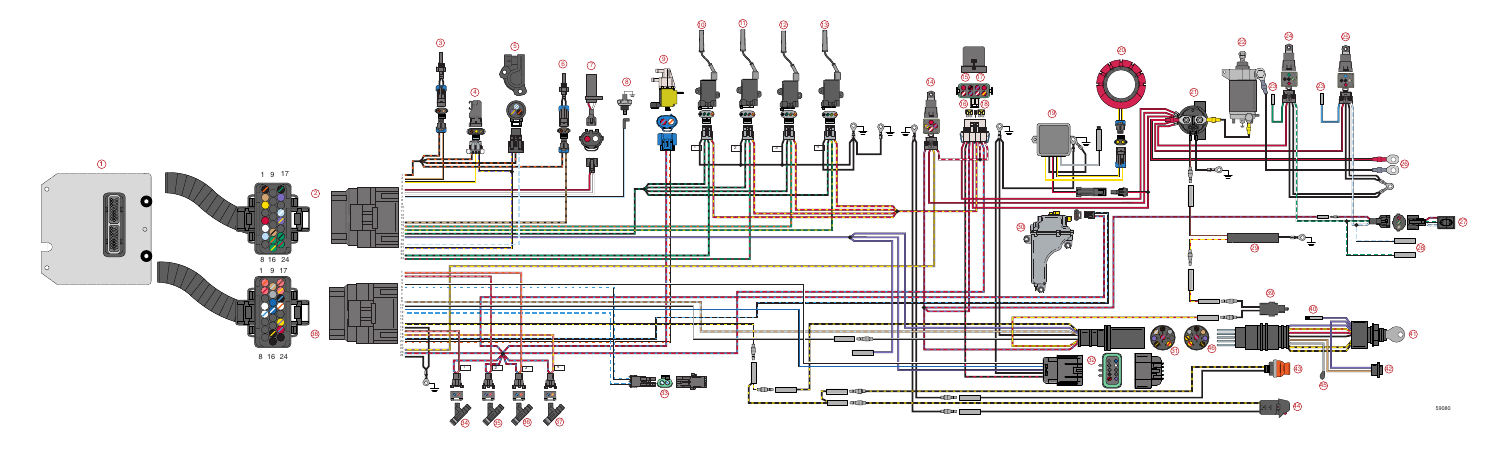

# **40/50/60 EFI (4-STROKE) REMOTE CONTROL ELECTRIC COLOR WIRING DIAGRAM 2002 MODELS**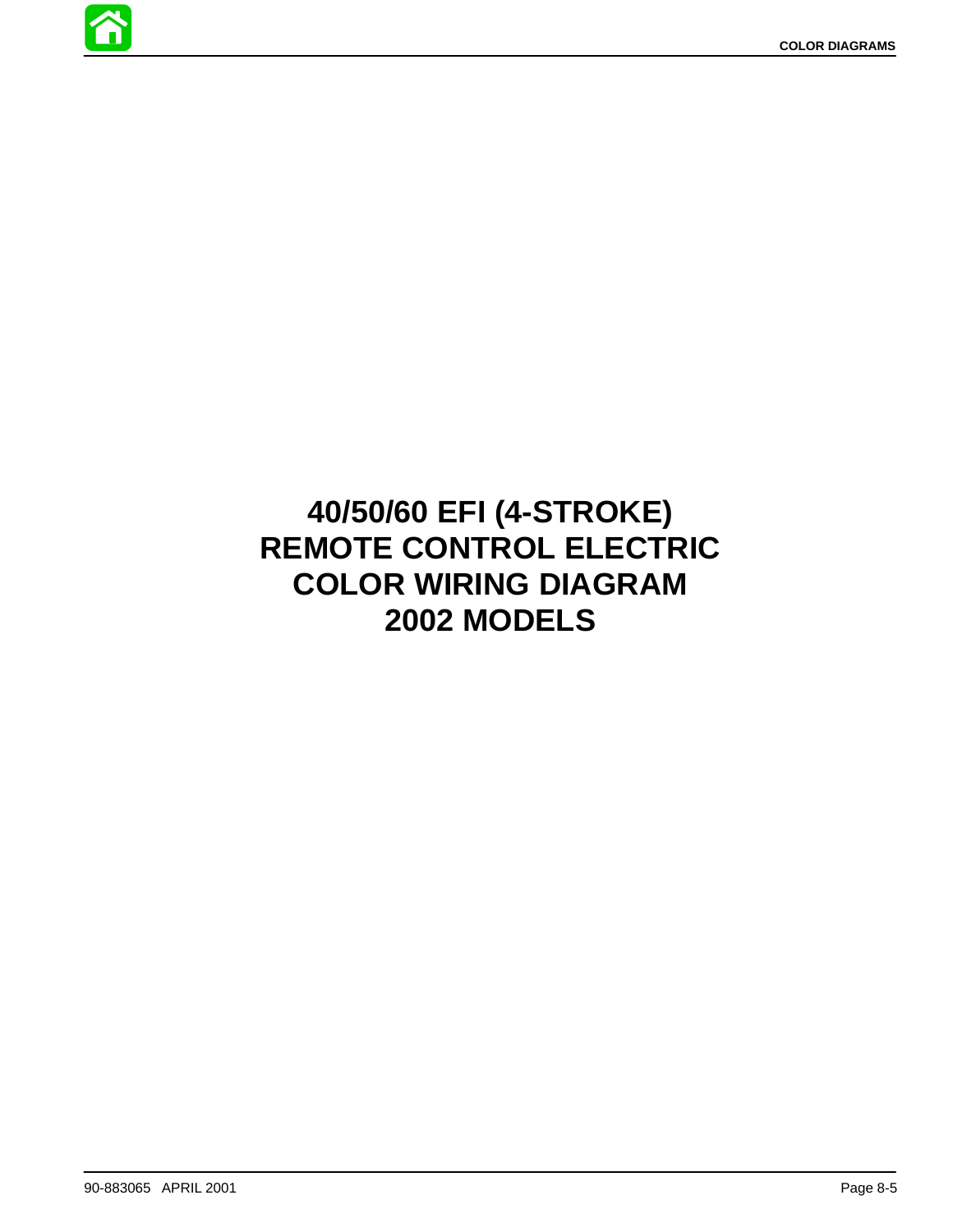## **40/50/60 EFI (4-Stroke) Remote Control Electric 2002 Models**

- 1. ECM
- 2. Starboard ECM Connector
- 3. Manifold Air Temperature (MAT) Sensor
- 4. Manifold Absolute Pressure (MAP) Sensor
- 5. Throttle Position Sensor (TPS)
- 6. Engine Coolant Temperature (ECT) Sensor
- 7. Crank Position Sensor (CPS)
- 8. Oil Pressure Switch
- 9. Idle Air Control (IAC) Valve
- 10. Ignition Coil (EST) #1
- 11. Ignition Coil (EST) #2
- 12. Ignition Coil (EST) #3
- 13. Ignition Coil (EST) #4
- 14. Main Power Relay
- 15. SmartCraft Data Bus Circuit 15 amp. fuse
- 16. Fuel Pump/IAC/Injector Circuit 20 amp. fuse
- 17. Main Power Relay/Accessory Circuit 20 amp. fuse
- 18. Ignition Coil Circuit 2 amp. fuse
- 19. Voltage Regulator/Rectifier
- 20. Stator
- 21. Start Solenoid
- 22. Starter
- 23. To Trim Motor
- 24. Trim Down Relay
- 25. Trim Up Relay
- 26. To 12 Volt Battery
- 27. Cowl Mounted Trim Switch
- 28. To Trim Connections on Remote Control Harness
- 29. Suppression Diode
- 30. Vapor Separator Tank
- 31. Engine Harness Connection
- 32. Data Bus (10 pin) Control Area Network (CAN)
- 33. DDT Connection
- 34. Fuel Injector #1
- 35. Fuel Injector #2
- 36. Fuel Injector #3
- 37. Fuel Injector #4
- 38. Port ECM Connector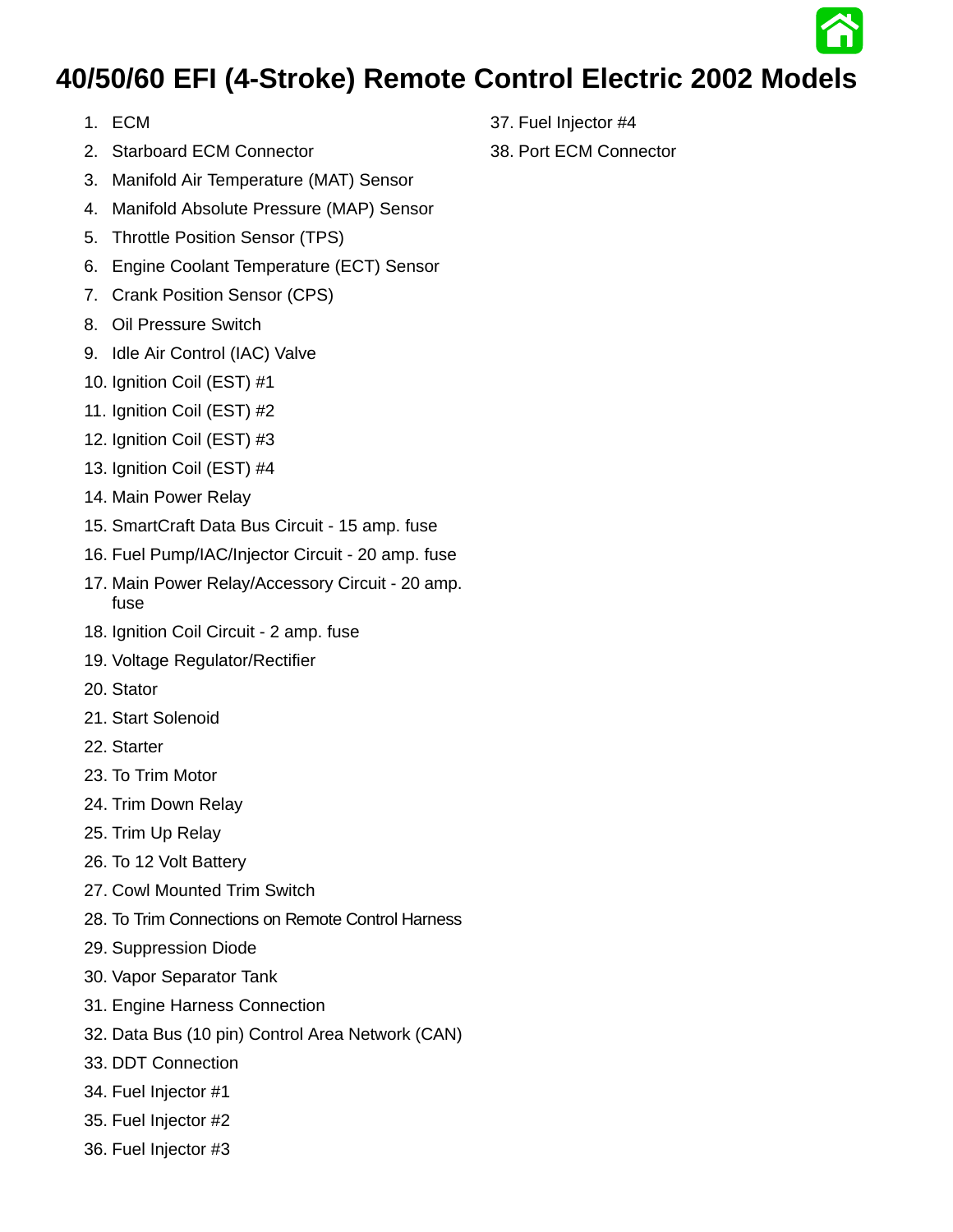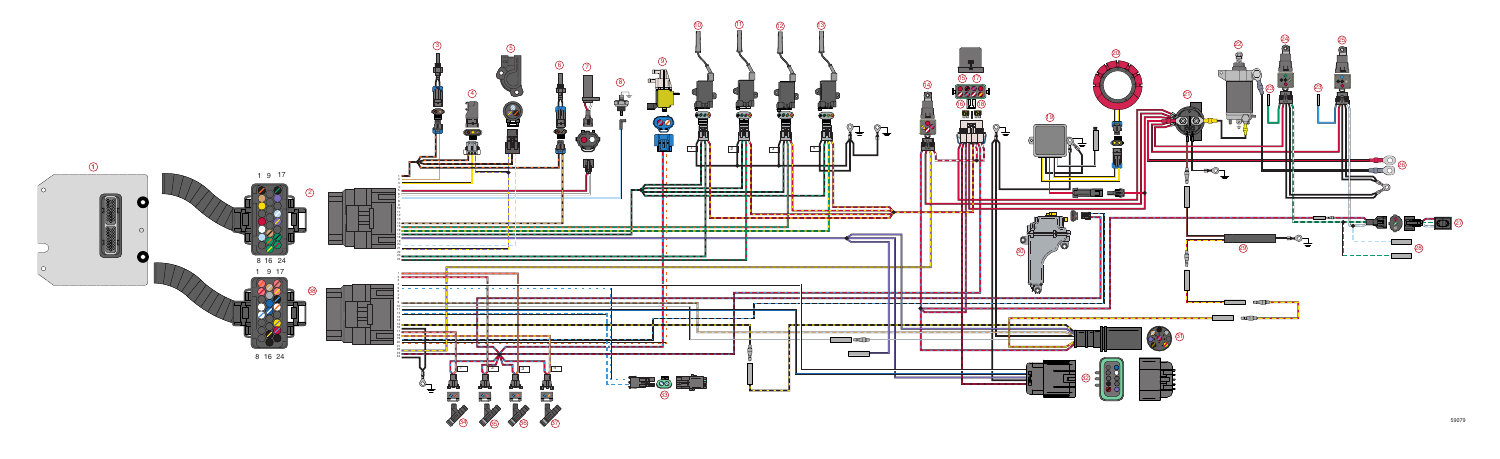

# **40/50/60 EFI (4-STROKE) TYPICAL SMARTCRAFT (CAN) INSTALLATION 2002 MODEL YEAR**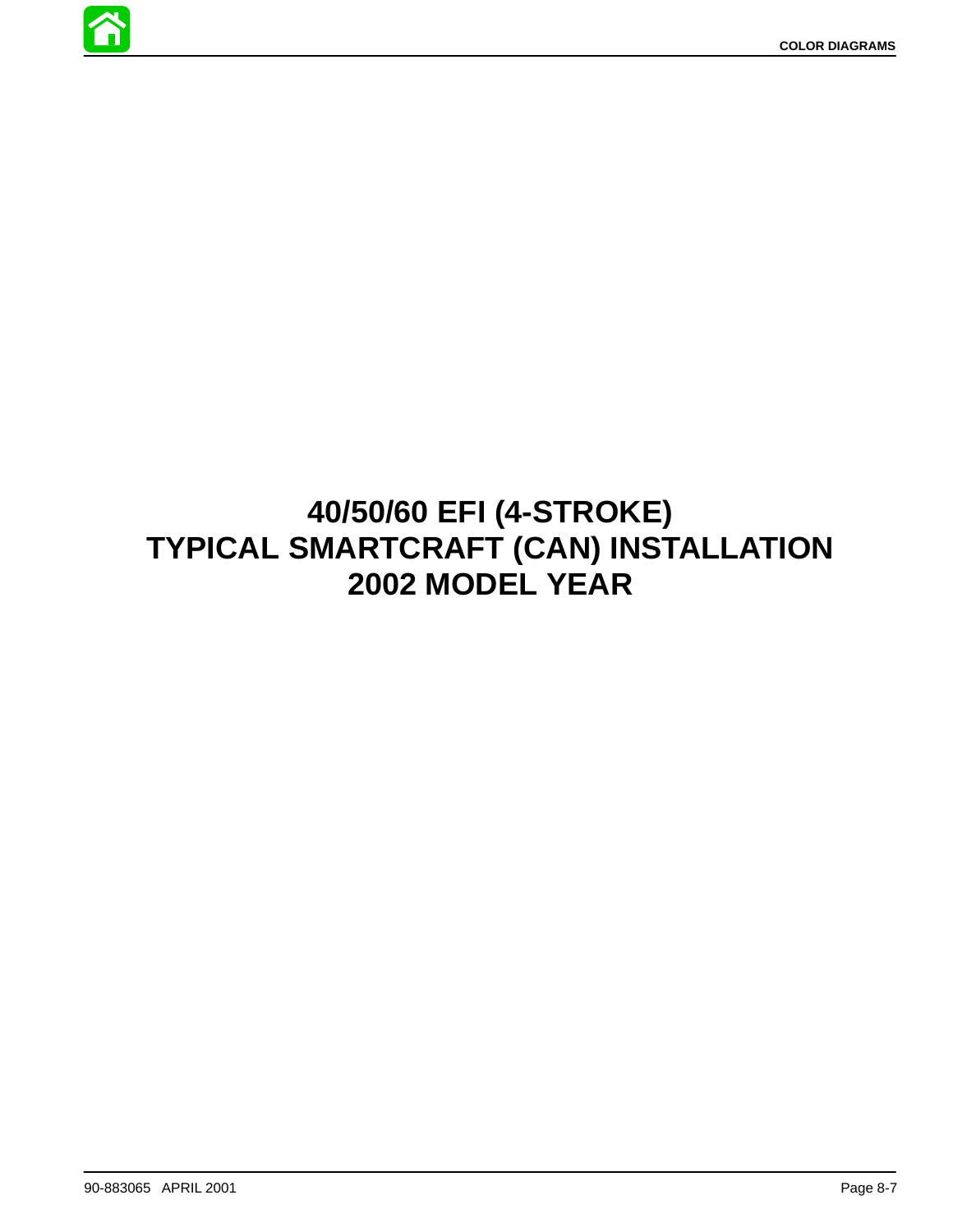

### **40/50/60 EFI (4-Stroke) Typical SmartCraft (CAN) Installation 2002 Models**

- 1. System Tachometer (can be used in place of System Monitor and System Link Tachometer
- 2. System Monitor
- 3. System Link Tachometer
- 4. System Link Series Connections
- 5. 2-1/4 in. System Link Gauges (Engine Temperature and Battery)
- 6. Series Connection for Additional System Link Gauges
- 7. 4000 Series Mechanical Panel Control (MPC 4000)
- 8. Connections for Lanyard Stop Switch
- 9. Connections for Power Trim Switch
- 10. Connections for Neutral Start Safety Switch
- 11. Ignition Key Switch
- 12. Analog Tachometer Harness (Not Used on CAN Installation)
- 13. Warning Horn
- 14. Analog Temperature Gauge Connection
- 15. Connection for Analog Temperature Sender
- 16. Connections to Trim Relays
- 17. Connection for Analog Trim Sender
- 18. Remote Control Harness Connects to Engine Harness
- 19. 10-Pin Control Area Network (CAN) Harness, Connect to Data Bus 10-Pin CAN Harness on Engine
- 20. Resistors within CAN Harness (120 $\Omega$  1/4W 5%)
- 21. Connections for Auxiliary Warning Horn for Depth Sensor
- 22. 10-Pin Control Area Network (CAN) Connection to System Monitor or System Tachometer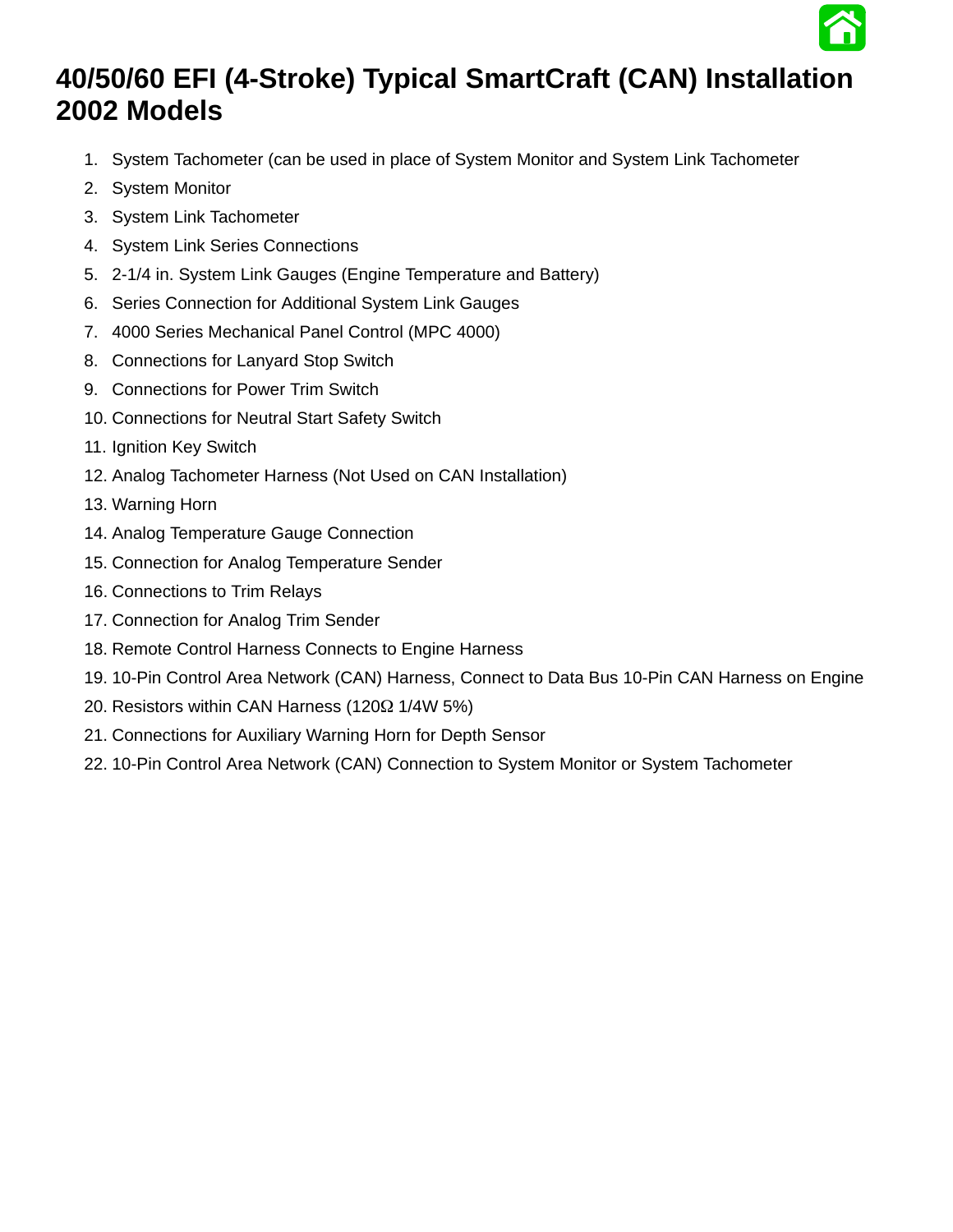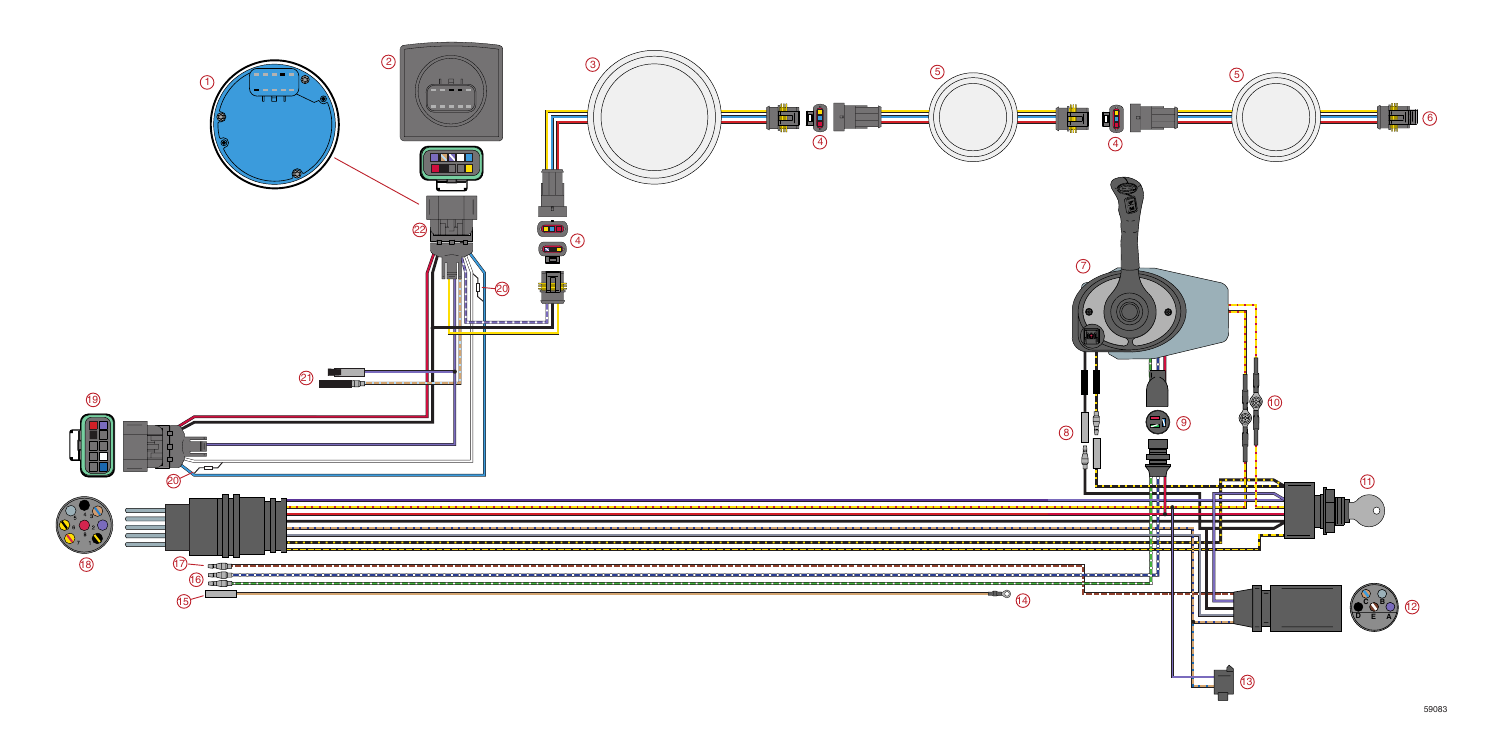

# **40/50/60 EFI (4-STROKE) FUEL FLOW DIAGRAM**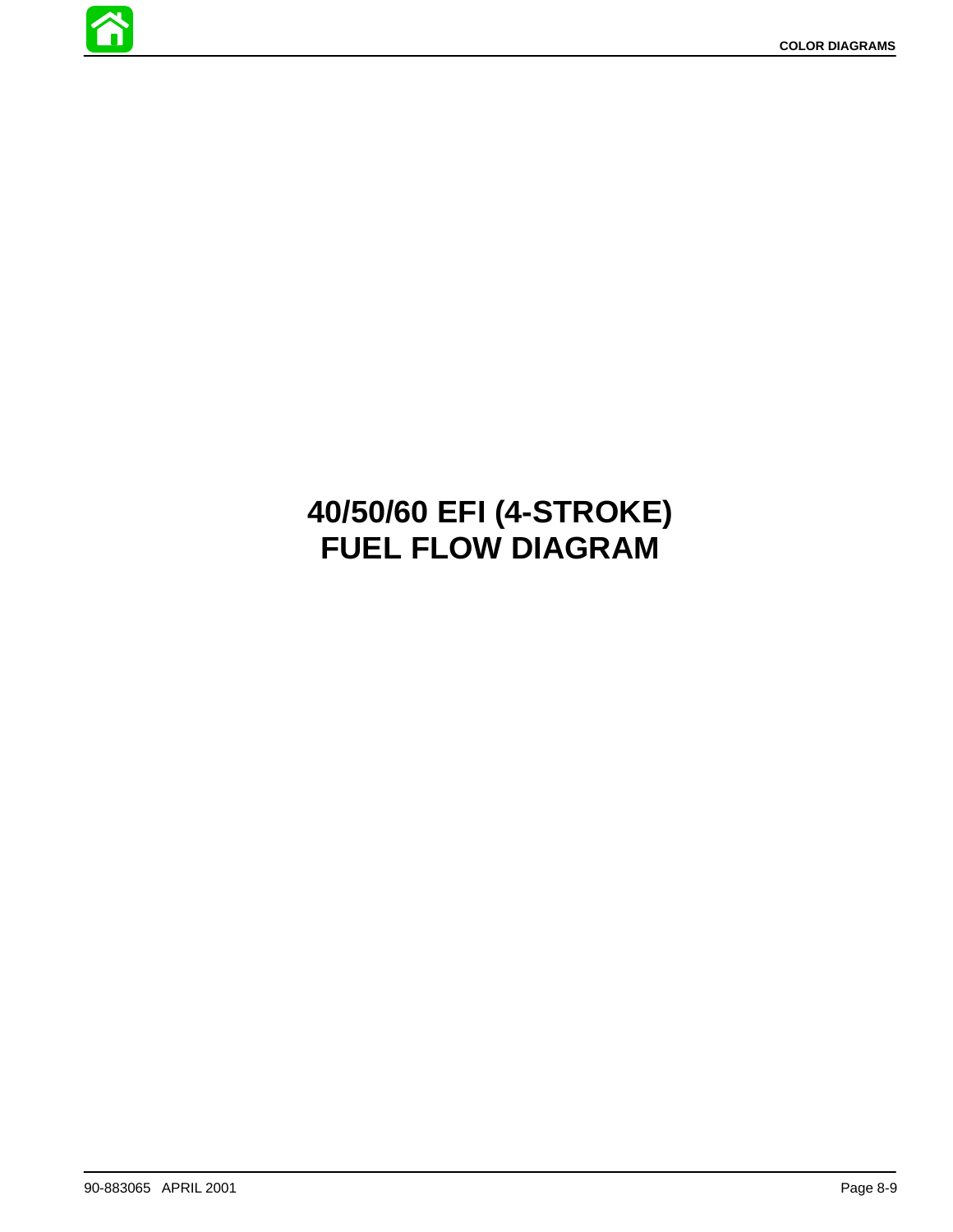## **40/50/60 EFI (4-Stroke) Fuel Flow Diagram**

- 1. From Boat Fuel Tank
- 2. Fuel Filter Assembly
- 3. Low Pressure Mechanical Fuel Pump
- 4. Vapor Separator Tank (VST) "Low-Pressure In"
- 5. Float Valve
- 6. High-Pressure Electric Fuel Pump
- 7. Schrader Valve for Testing Fuel Pressure
- 8. Fuel Cooler
- 9. Pressure Regulator
- 10. Vapor Separator Tank (VST) "High-Pressure Out"
- 11. High Pressure Fuel Filter
- 12. Fuel Distribution Manifold
- 13. Fuel Injectors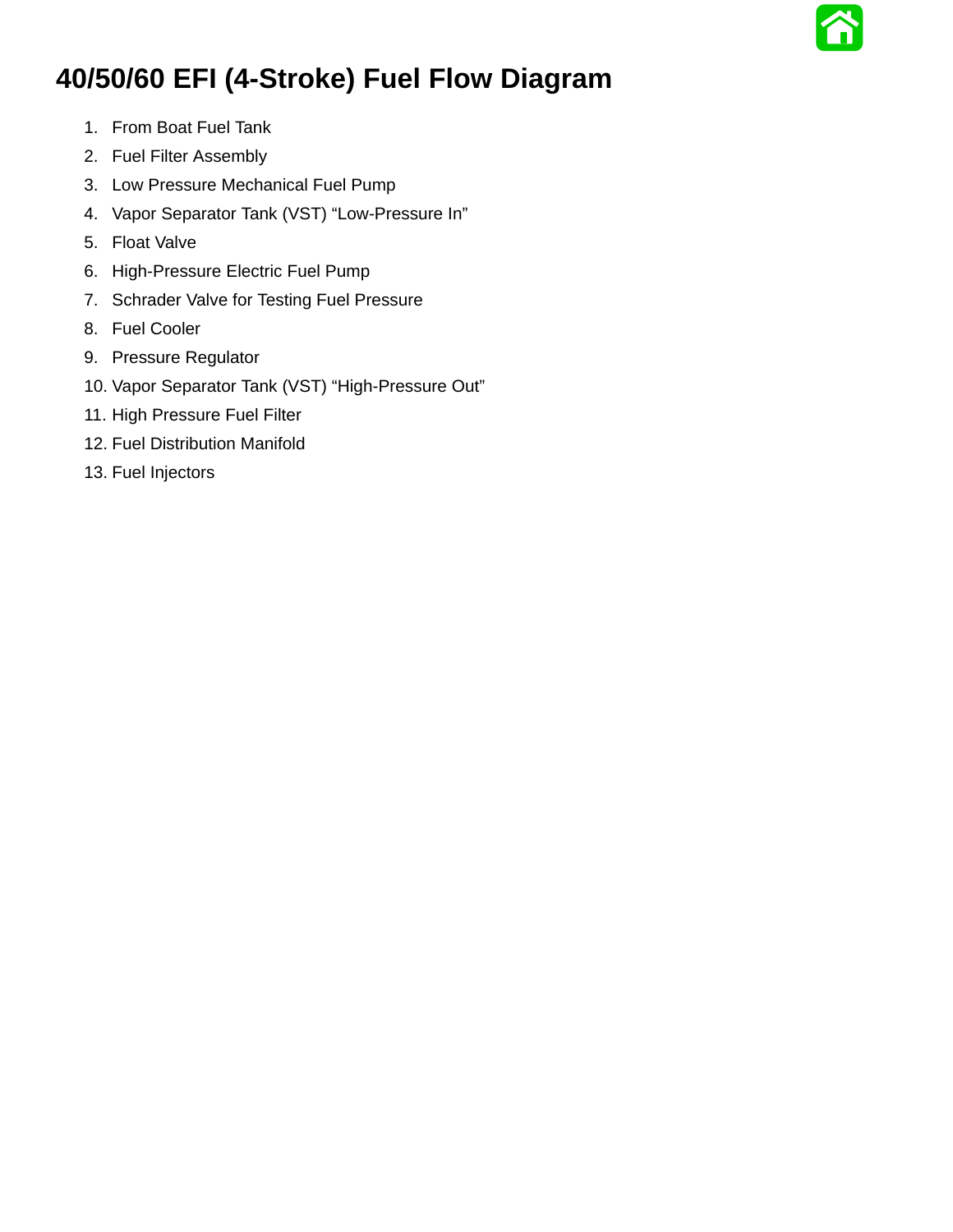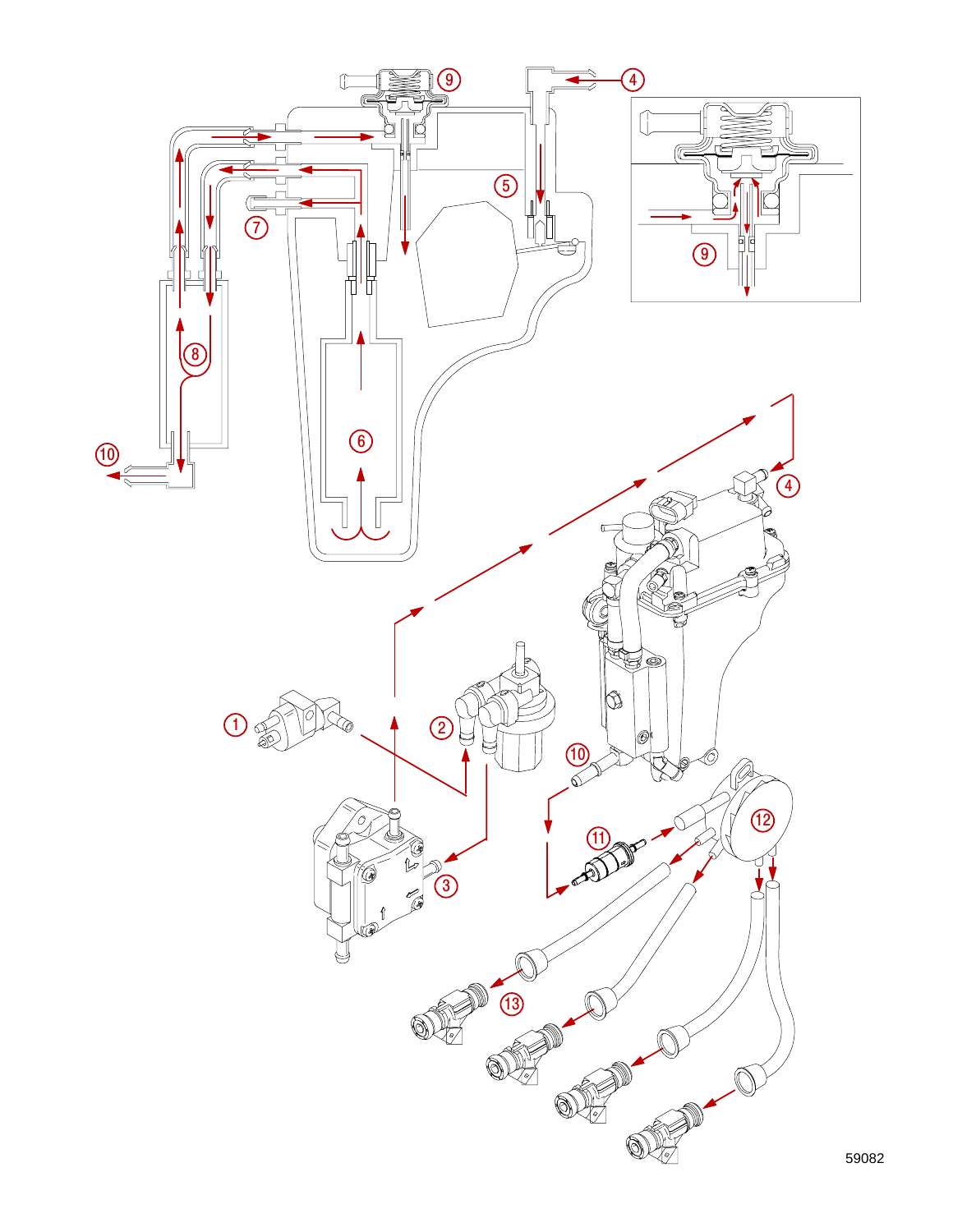

# **40/50/60 EFI (4-STROKE) OIL FLOW DIAGRAM**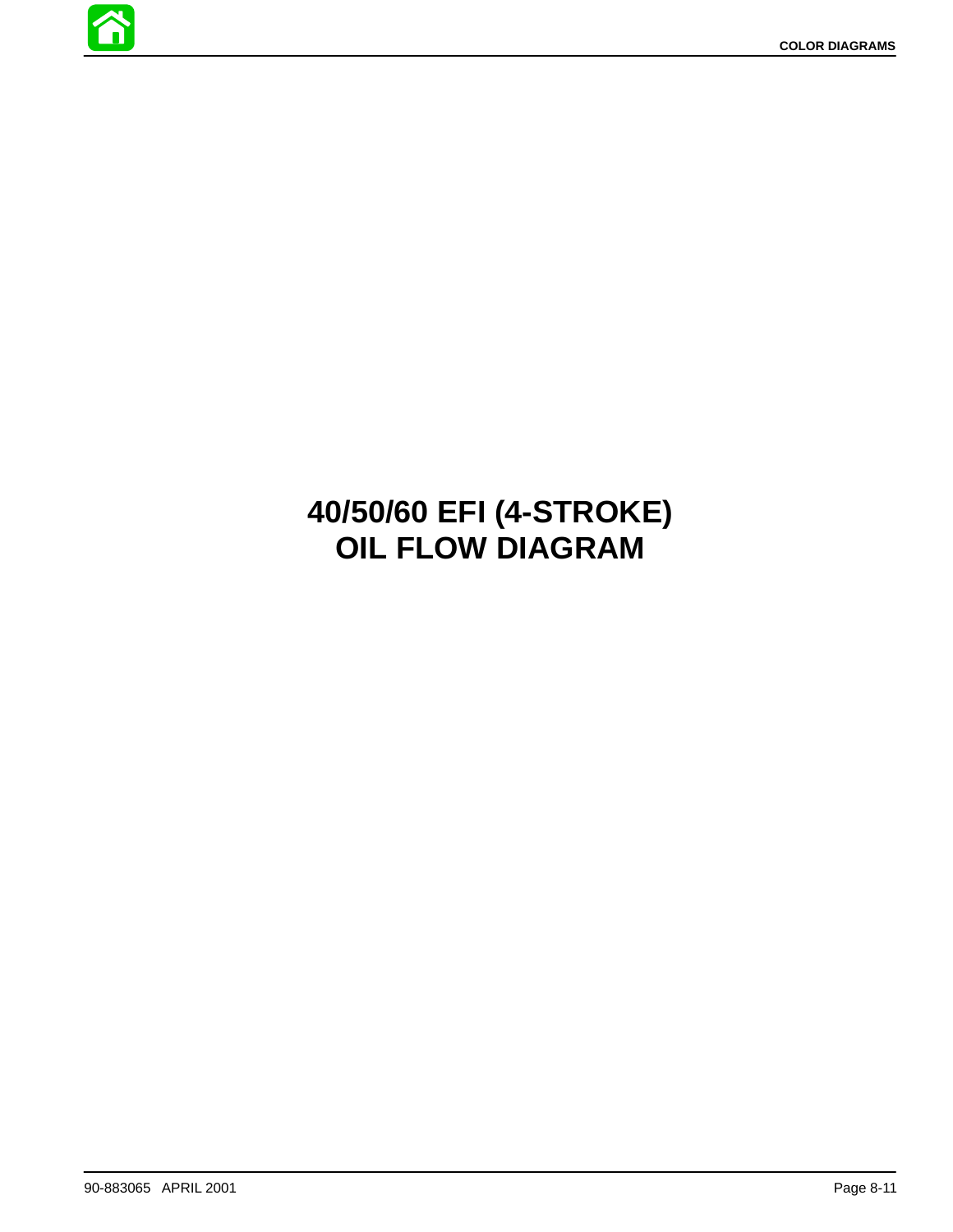

## **40/50/60 EFI (4-Stroke) Oil Flow Diagram**

- 1. Sump
- 2. Oil Pick-up
- 3. Oil Passages in Adapter Plate
- 4. Oil Passages in Cylinder Block
- 5. Oil Passages In Cylinder Head
- 6. Oil Pump
- 7. Oil Pressure Regulator
- 8. Oil Filter
- 9. Crankshaft
- 10. Piston, Rod, Wrist-Pin
- 11. Rocker Arm Shaft
- 12. Rocker Arms
- 13. Camshaft
- 14. Return to Sump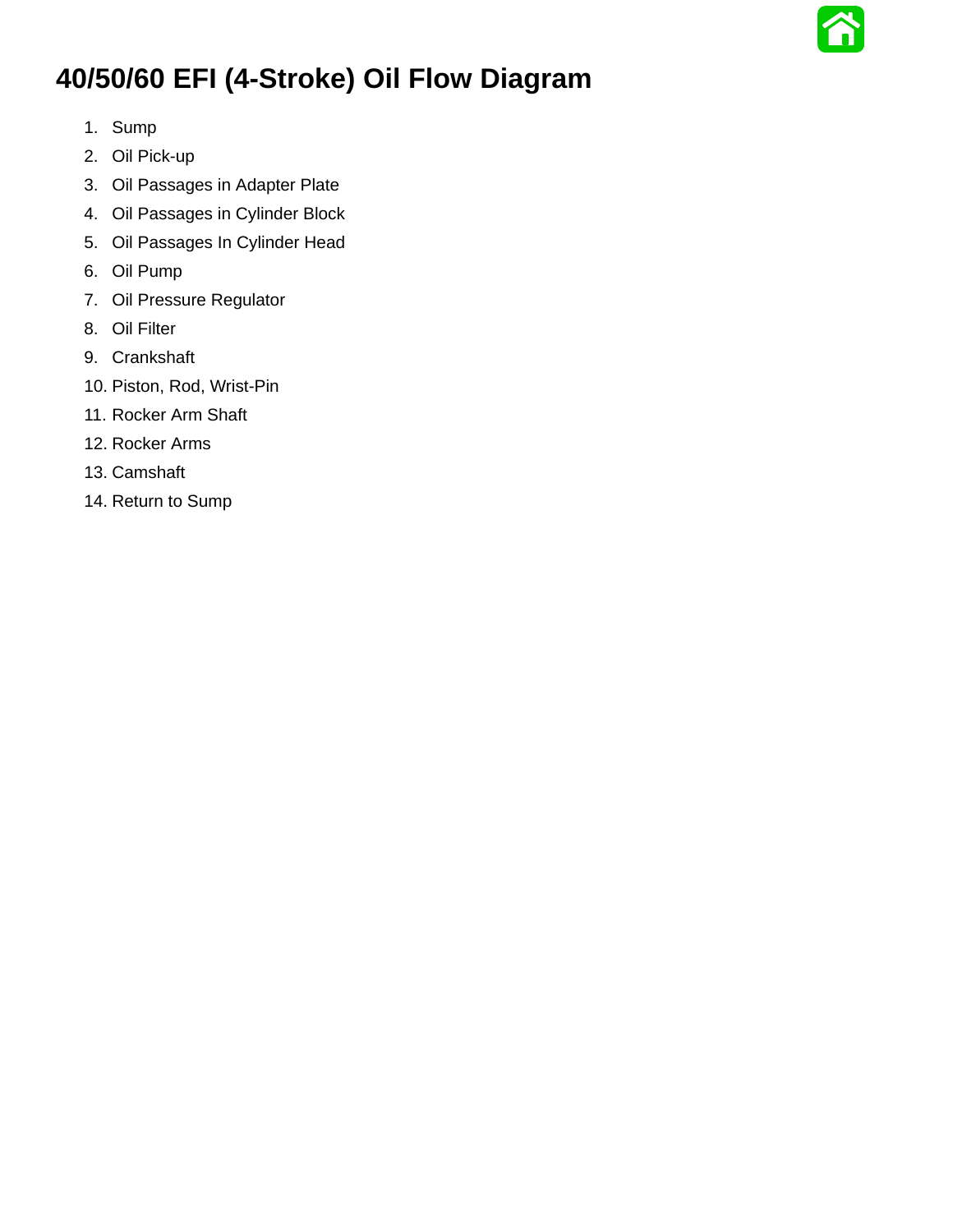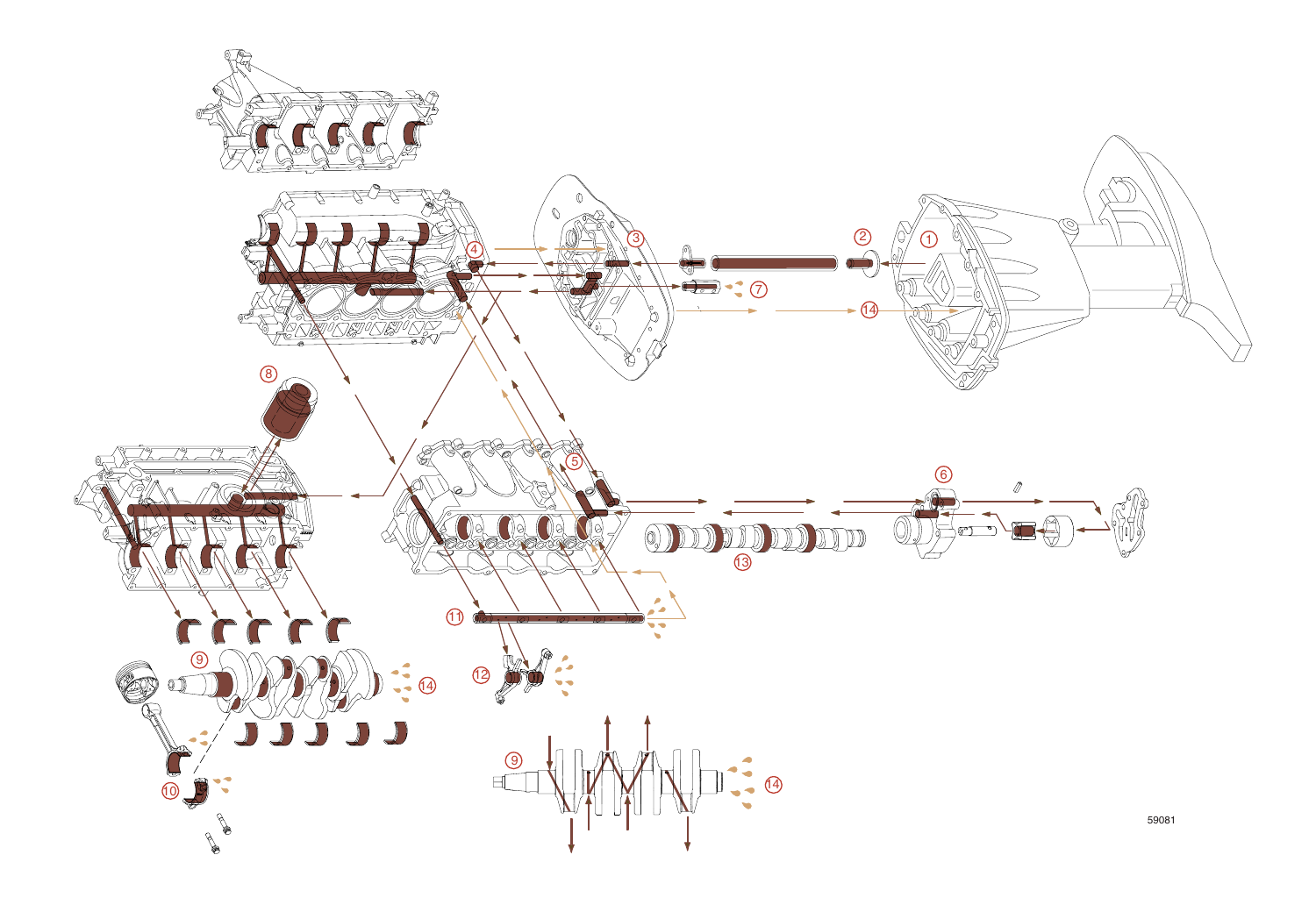

# **40/50/60 EFI (4-STROKE) WATER FLOW DIAGRAM**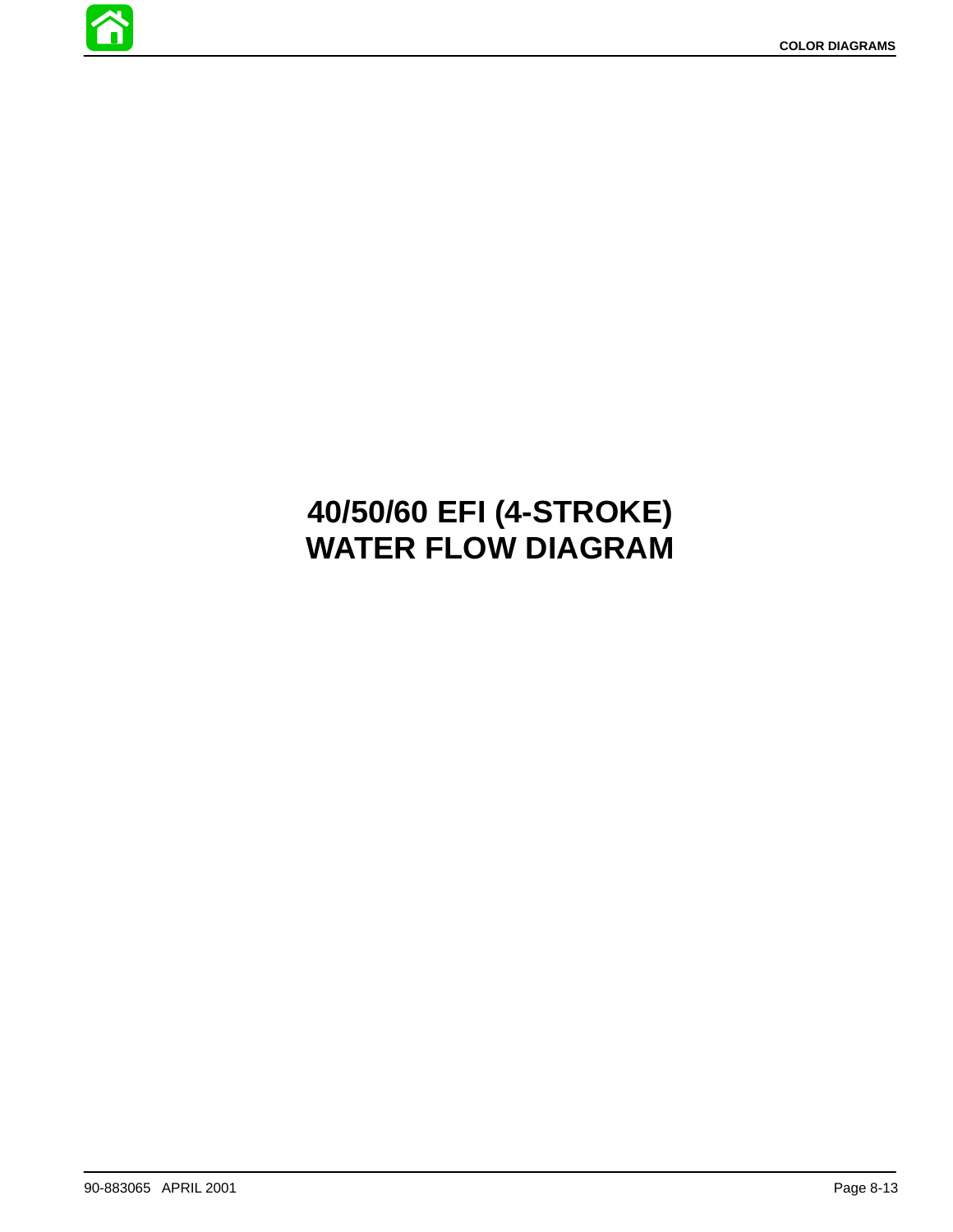## **40/50/60 EFI (4-Stroke) Water Flow Diagram**

- 1. Water Inlet
- 2. Water Pump
- 3. Driveshaft Housing
- 4. Water Tube
- 5. Adapter Plate
- 6. Cylinder Block
- 7. Cylinder Head
- 8. Water Jacket Cover
- 9. Thermostat
- 10. Fuel Cooler
- 11. Fuel Pump
- 12. Tell-Tale
- 13. Water Discharged with Exhaust